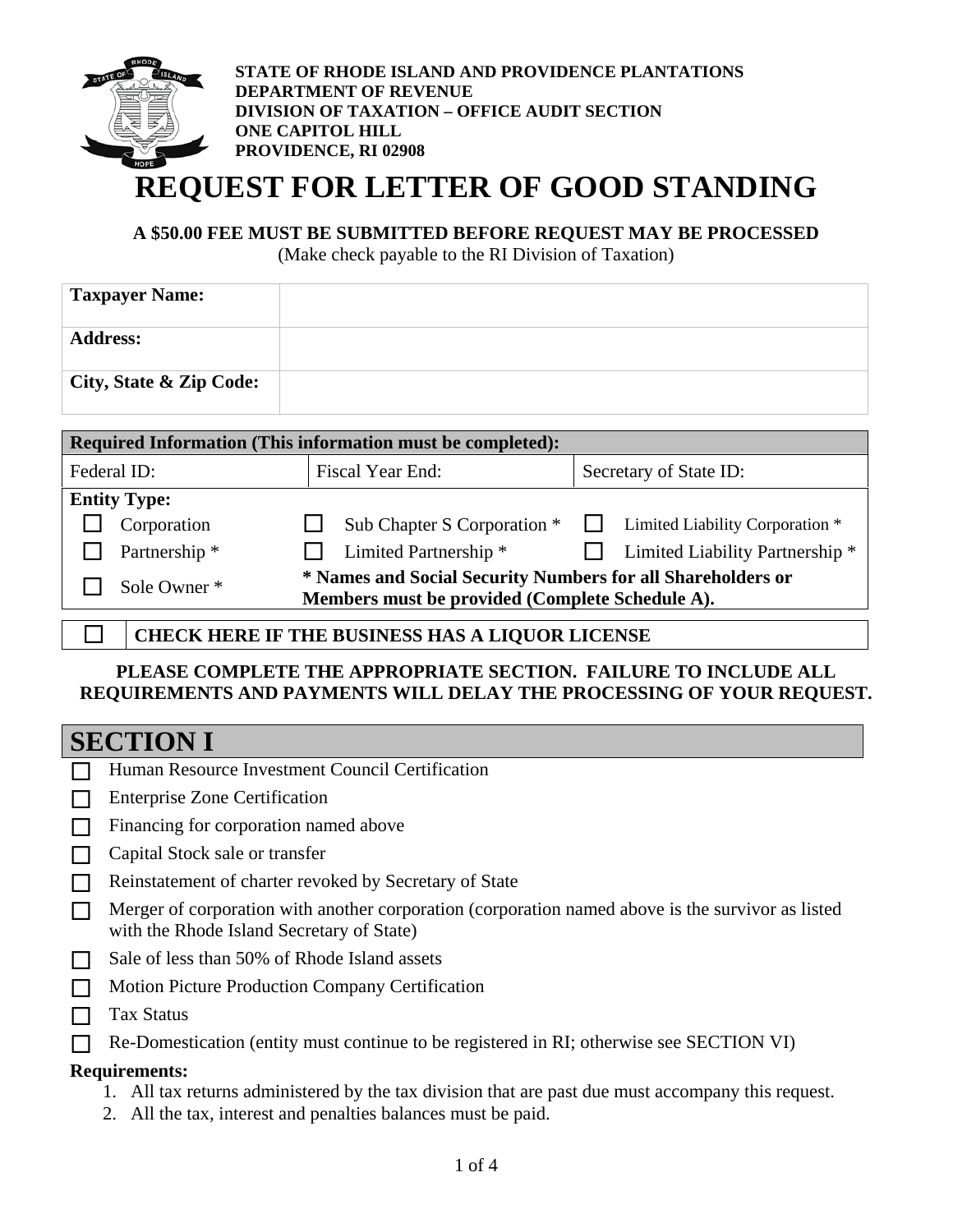# **SECTION II**

Reinstatement of charter forfeited by Rhode Island Division of Taxation

### **Requirements:**

- 1. All tax returns administered by the tax division that are past due must accompany this request.
- 2. All the tax, interest and penalties balances must be paid.

## **SECTION III**

- Merger of corporation under IRC Section  $368(a)(1)(f)$  to change state of incorporation only with Rhode Island Secretary of State
- $\Box$  Merger of corporation into another corporation (corporation named above is the non-survivor under IRS Section \_\_\_\_\_\_\_\_\_\_\_ and is the non-survivor with the Rhode Island Secretary of State)

### **Requirements:**

- 1. All tax returns administered by the tax division that are past due must accompany this request.
- 2. All the tax, interest and penalties balances must be paid.
- 3. A final RI-1120 through date of merger (Any liability reflected on this return must be paid).
- 4. A copy of federal 1120.
- 5. Articles of merger.

## **SECTION IV**

 $\Box$  Sale or transfer of the major part in value of RI assets of the above named corporation

□ Liquidation (per IRC Section <u>section please</u> note that dissolution request is in Section V)

### **Requirements:**

- 1. All tax returns administered by the tax division that are past due must accompany this request.
- 2. All the tax, interest and penalties balances must be paid.
- 3. Short period RI Tax Return (from beginning of tax year to date of sale) reflecting the sale.
- 4. A copy of Federal Tax Return (with Federal Form 4797 and Schedule D).
- 5. A statement as to sales price, to whom being sold and description of assets being sold.
- 6. Any liability reflected on this final return must be paid.

## **SECTION V**

- Filing for Articles of Dissolution with Rhode Island Secretary of State
- Conversion to non-Rhode Island entity

### **Requirements:**

- 1. All tax returns administered by the tax division that are past due must accompany this request.
- 2. All the tax, interest and penalties balances must be paid.
- 3. Final RI Tax Return through date of request for dissolution.
- 4. Copy of final Federal Tax Return.
- 5. Copy of Federal Form 966 (corporations only).
- 6. Copy of minutes of meeting to dissolve.
- 7. Any liability reflected on this final return must be paid.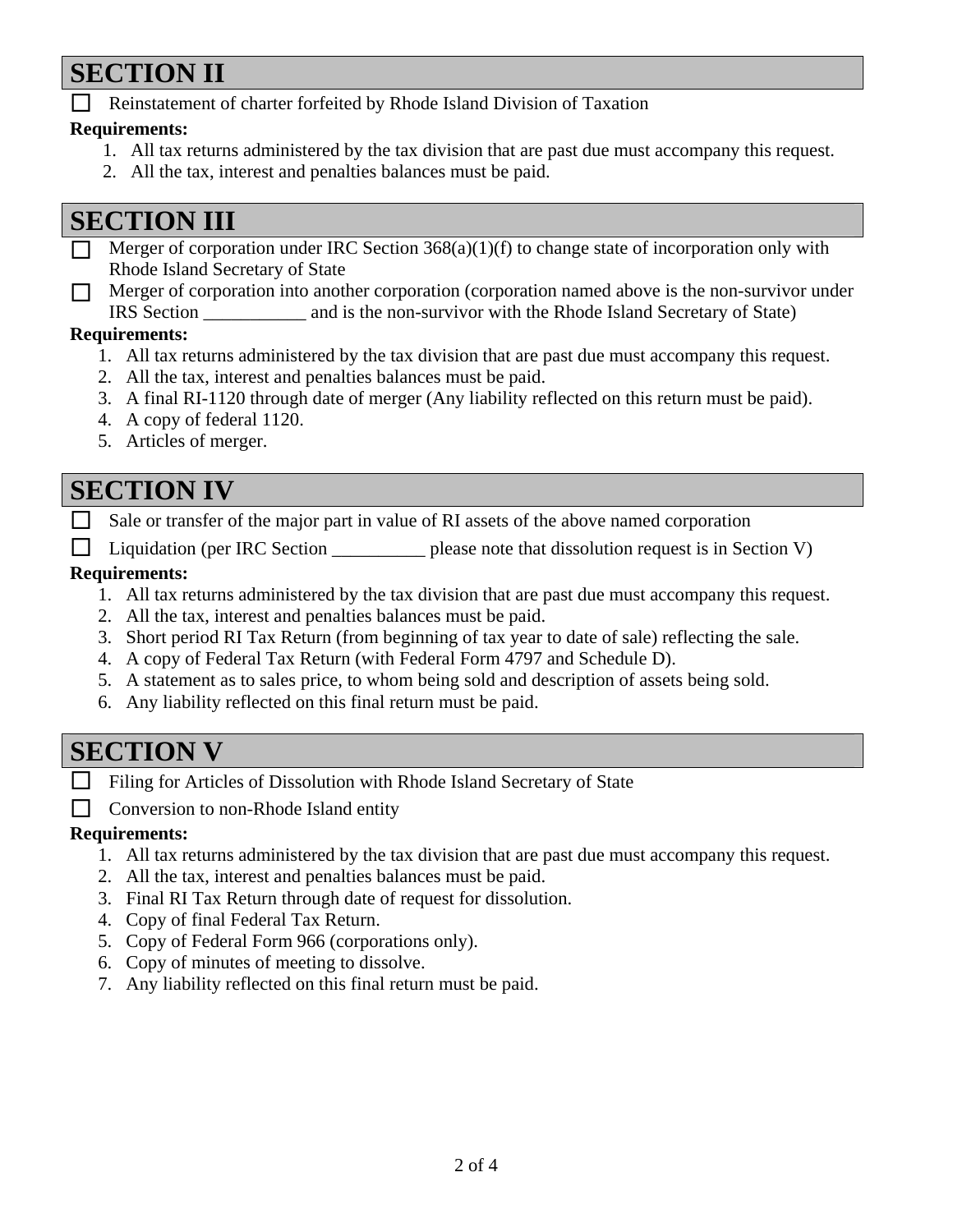# **SECTION VI**

- **N** Withdrawal due to merger in State of Incorporation
- Withdrawal of corporation's right to do business in Rhode Island through office of Rhode Island Secretary of State

### **Requirements:**

- 1. All tax returns administered by the tax division that are past due must accompany this request.
- 2. All the tax, interest and penalties balances must be paid.
- 3. Final RI Tax Return through date of request for withdrawal.
- 4. Copy of Federal Tax Return.
- 5. Any liability reflected on this final return must be paid.

# **SCHEDULE A**

List the name, identification numbers and percent of ownership for all Shareholders or Members of all Pass-Through Entities (Subchapter S Corporations, LLC's and Partnerships). If the Shareholder or Member of the Pass-Through Entity is another Pass-Through Entity, you must attach a schedule of their Shareholders or Members.

| Name                                                   | Identification | Percent of | Check if    |
|--------------------------------------------------------|----------------|------------|-------------|
|                                                        | Number         | Ownership  | Nonresident |
|                                                        |                |            |             |
|                                                        |                |            |             |
|                                                        |                |            |             |
|                                                        |                |            |             |
|                                                        |                |            |             |
| Attach additional schedule(s) if more space is needed. |                |            |             |

### CONTACT INFORMATION

Person to contact for Additional Information

| Name    | Telephone Number |  |
|---------|------------------|--|
|         |                  |  |
|         |                  |  |
| Address |                  |  |
|         |                  |  |
|         |                  |  |
|         |                  |  |
|         |                  |  |

### MAILING INFORMATION

Person to mail request to if different than Contact Information

| Name    | Telephone Number |
|---------|------------------|
|         |                  |
|         |                  |
| Address |                  |
|         |                  |
|         |                  |
|         |                  |
|         |                  |
|         |                  |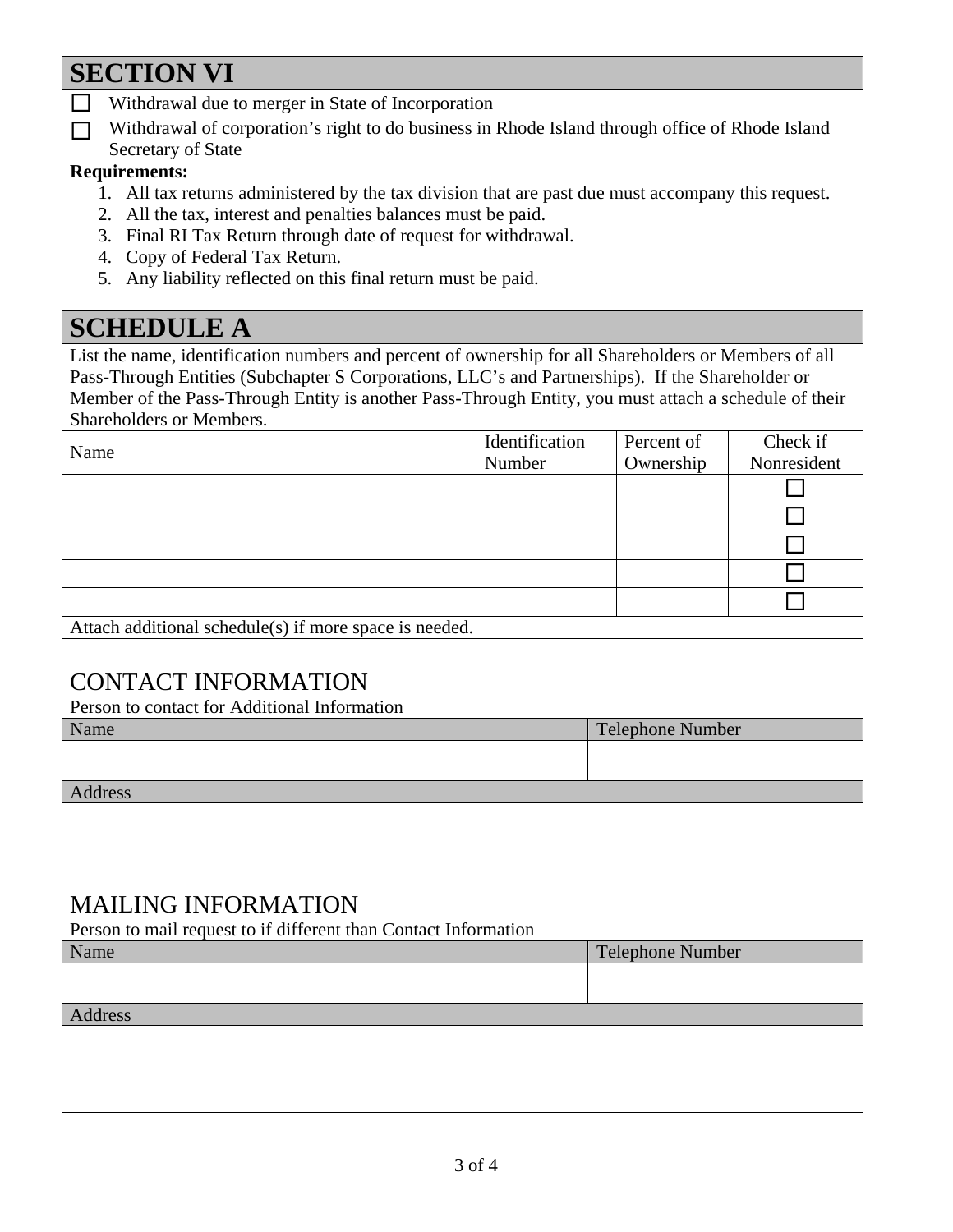### SIGNATURE

**A letter of Good Standing may only be requested by an authorized representative of the corporation listed as the applicant on the front of this request. The letter will not be issued if the following line is not completed.** 

| Title |
|-------|
|       |
|       |
| Date  |
|       |
|       |
|       |

#### **Where do I mail the request?**

Mail all requests with the required information and any amount due with checks or money orders made payable to the RI Division of Taxation.

Mail to: **Letter of Good Standing Office Audit and Discovery Rhode Island Division of Taxation One Capitol Hill Providence, RI 02908** 

#### **How long does it take?**

Generally a Letter of Good Standing request takes 4 weeks to process. Individual request may take longer or shorter depending on the individual taxpayer. Failure to provide any required information will delay the processing of your request.

#### **If I bring the request in can I get it the same day?**

The Division of Taxation does not have walk in service for letters of good standing. You may drop off your letter of good standing request or any other information that we have requested at our front desk and it will be processed as quickly as possible. If you have any questions regarding your request please feel free to contact us at (401) 574-8756.

### **How do I contact the Division of Taxation?**

Any questions on how to complete this form or on the status of your request please contact us. Phone: (401) 574-8756 Fax: (401) 574-9234

### **How long is the request good for?**

Generally a request is good for 60 days. Requests that are not issued within 60 days due to the failure to provide all required information and payments will no longer be valid and must be submitted again.

**Note for Non-Profit Corporations:** Please submit an affidavit (LGS-2) with any request for Letter of Good Standing pertaining to a non-profit corporation which has had no filing requirement for Rhode Island Business Corporation Tax because it has had no federal taxable income.

Rev 07/2011